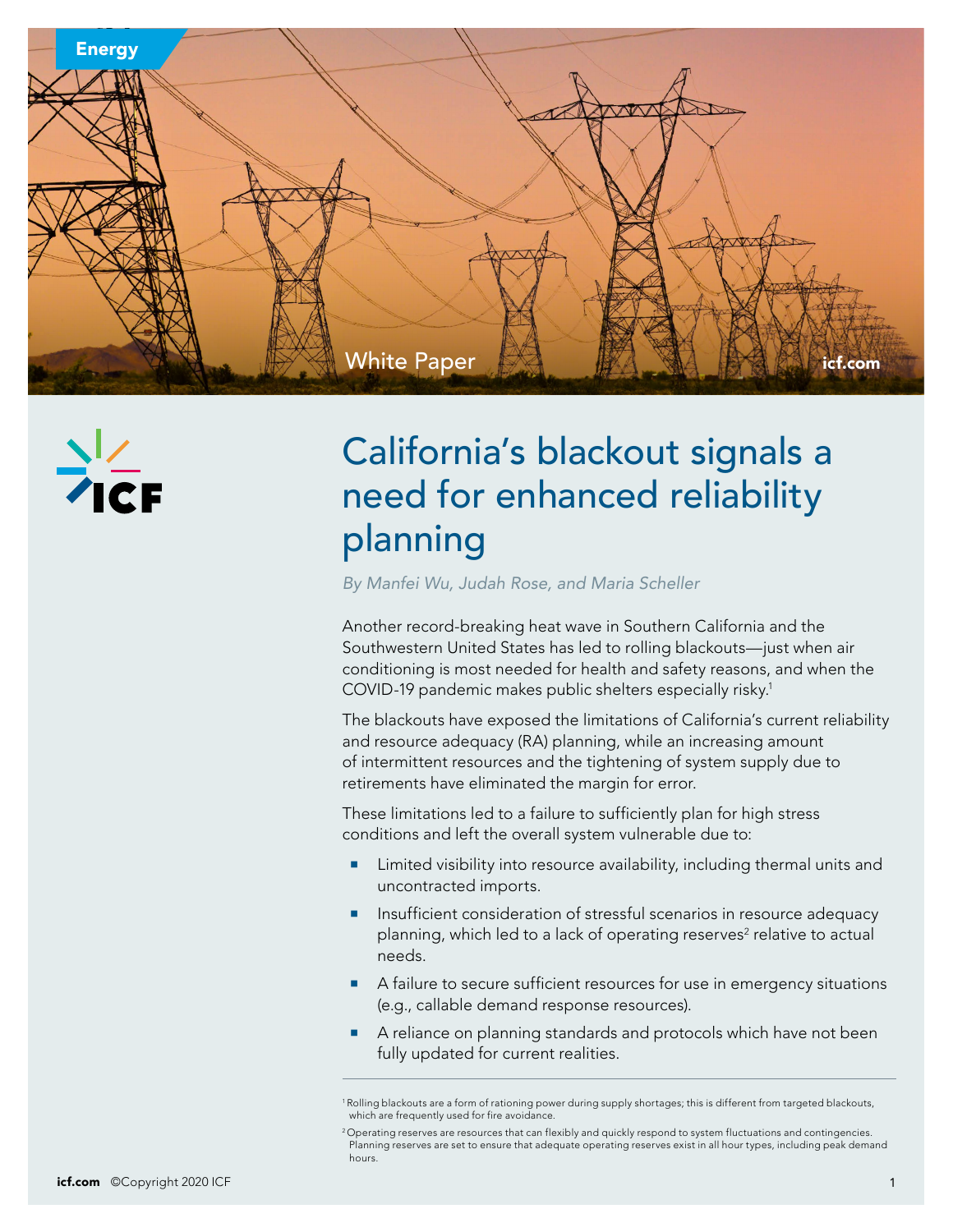To successfully implement California's ambitious goals for renewables and batteries, the state needs to augment its recent efforts to further align reliability planning with facts on the ground.

#### Planners predicted low risk of inadequate resources

A heatwave hit multiple states in the West in mid-August, bringing with it an enormous challenge to California's power grid. The California independent grid operator, CAISO, issued multiple [flex alerts](http://www.caiso.com/Documents/Flex-Alert-Issued-Next-Four-Days-Calling-Statewide-Conservation.pdf)<sup>3</sup> calling for energy conservation to help relieve the pressure on the grid for the period beginning Friday, August 14, and continuing through Wednesday, August 19, between 3 p.m. and 10 p.m. each day.

On Friday, August 14, at 6:36 p.m., and Saturday, August 15, at 6:28 p.m., CAISO declared a Stage 3 Emergency $4$  due to increased electricity demand and the unexpected loss of generating resources, and implemented rolling blackouts that affected thousands of customers in its control area.<sup>5</sup>

As recently as May 2020, CAISO announced low probability and risk for operational challenges this summer. In its 2020 Summer Loads and Resources Assessment, CAISO concluded there would be sufficient capacity to meet market demand this summer, despite expectations of relatively low hydro generation. Specifically, CAISO estimated the chance of rolling blackouts at 0.2%.

### Multiple factors behind rolling blackouts

High demand driven by high temperatures is one of the driving factors leading to the rolling blackouts, but not the major one. Demand turned out to be higher on Friday, August 14, than what was forecasted year ahead by the California Energy Commission (CEC), but not significantly higher. The highest demand reported was 46,777 MW for Friday, August 14, compared with the 45,907 MW 1-2 load forecast. This means the demand during blackout hours on Friday, August 14, was only around 870 MW, or approximately 2% higher than the expected median demand forecast.

The accompanying supply shortages were more significant. These supply shortages took various forms:

**• Thermal.** Unexpected gas resource outages were reported for both days during the outage hours. Total gas generation was only around 25 GW from 6 p.m. to 9 p.m. for both days. In contrast, in their August 2019 filing to the California Public Utilities Commission (CPUC) (hereafter referred to as "CAISO August 2019 RA Assessment"), CAISO estimated 28.7 GW gas resources would be available during system peak hours.6 Actual gas generation was roughly 13% lower than considered in the CAISO August 2019 RA assessment.

 $^3$ A flex alert is a call by CAISO for consumers to voluntarily conserve electricity when there is a predicted shortage of energy, especially if the grid operator needs to dip into reserves to cover demand.

<sup>4</sup> A Stage 3 Emergency is declared when demand begins to outpace available supply and grid operators need to tap electricity reserves to balance the grid.

<sup>5</sup> [http://www.caiso.com/Documents/](http://www.caiso.com/Documents/ISORequestedPowerOutagesFollowingStage3EmergencyDeclarationSystemNowBeingRestored.pdf)

[ISORequestedPowerOutagesFollowingStage3EmergencyDeclarationSystemNowBeingRestored.pdf](http://www.caiso.com/Documents/ISORequestedPowerOutagesFollowingStage3EmergencyDeclarationSystemNowBeingRestored.pdf)

<sup>6</sup> CAISO, Reply Comments of the California Independent System Operator. Rulemaking 16-02-007. August 12, 2019.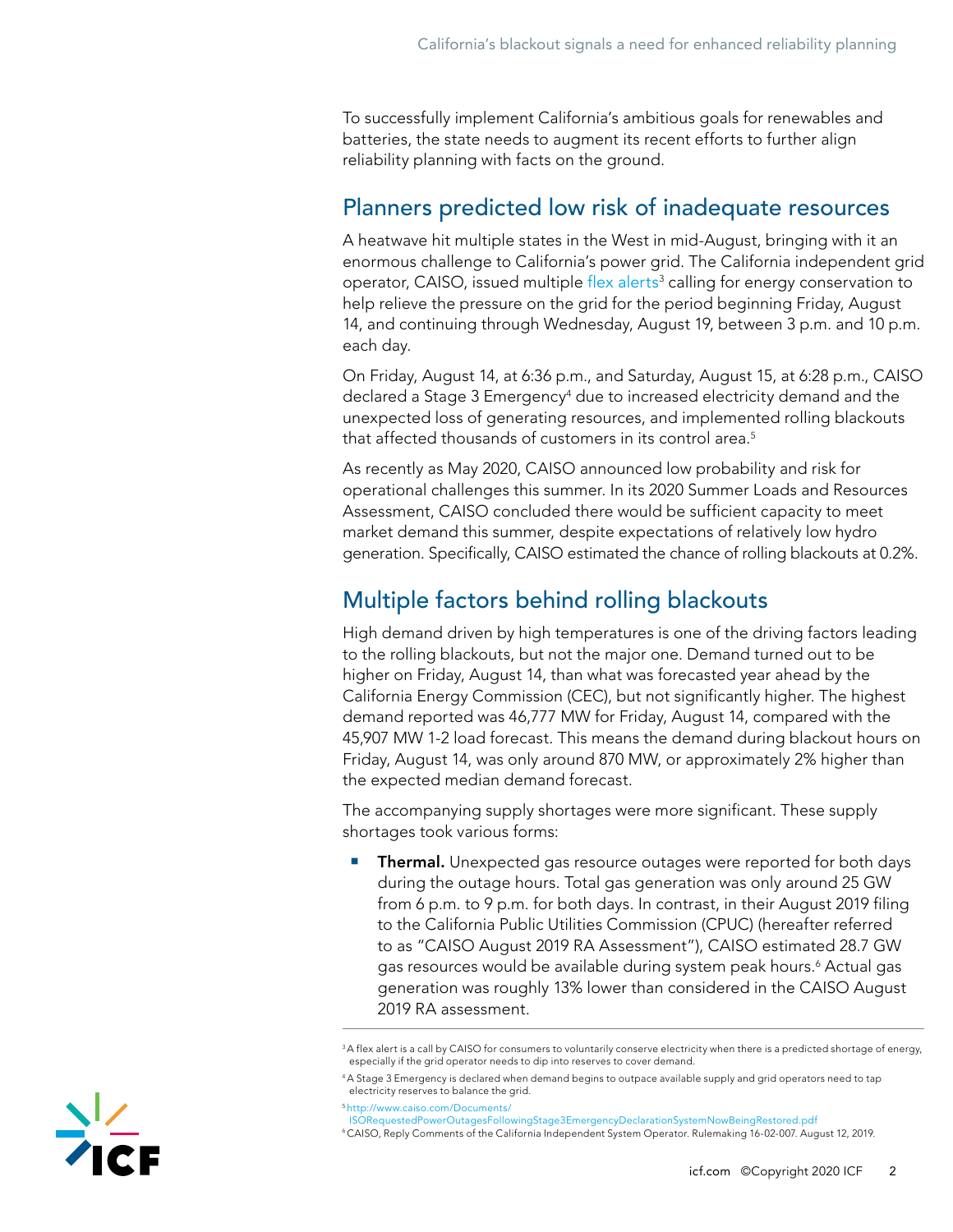- **Wind.** A loss of around 1 GW wind generation was reported by CAISO to be one of the driving factors for the blackout on Saturday, August 15. In fact, the actual wind generation was around 1.3 GW lower during 6 p.m. to 9 p.m. that Friday and Saturday—about 50% below expectations from the CAISO August 2019 RA assessment—due to the unique weather pattern.
- **Imports.** Most importantly, less than 7 GW of imports were available between 6 p.m. and 7 p.m. for both days, while in the August 2019 RA assessment, CAISO assumed that around 10.2 GW of import resources would be available to help the system meet annual peak demand in 2020.7 CAISO took a slightly more conservative approach in the May 2020 Summer Loads and Resources Assessment by assuming that imports would be capped at 9.5 GW when demand approached 50 GW in its base case modeling.<sup>8</sup> This assumption considered that import resources might be limited when demand is high in neighboring states. However, this amount is still significantly higher than the imports that actually materialized in the emergency condition.

Combined, the supply shortages in these three areas against expectations in the 6 p.m. hour amounted to 9.9 GW on Friday, August 14, and 10.7 GW on Saturday, August 15, roughly 25% below the RA assessment levels.

| <b>Time</b><br>Market performance (MW) |      |                |       | <b>CAISO RA Assessment</b><br>for 2020 (MW) |                |       | Delta (MW) |                |         |          | Delta (%) |                |        |         |        |
|----------------------------------------|------|----------------|-------|---------------------------------------------|----------------|-------|------------|----------------|---------|----------|-----------|----------------|--------|---------|--------|
| Date                                   | Hour | Natural<br>gas | Wind  | Imports                                     | Natural<br>gas | Wind  | Imports    | Natural<br>gas | Wind    | Imports  | Total     | Natural<br>gas | Wind   | Imports | Total  |
| 8/14/20                                | 18   | 24,962         | 810   | 5.855                                       | 28,689         | 2.694 | 10,193     | (3,727)        | (1,884) | (4, 338) | (9,949)   | $-13%$         | $-70%$ | $-43%$  | $-24%$ |
| 8/14/20                                | 19   | 25,278         | 1,045 | 6,887                                       | 28,689         | 2,876 | 10,193     | (3, 411)       | (1,831) | (3,306)  | (8, 548)  | $-12%$         | $-64%$ | $-32%$  | $-20%$ |
| 8/14/20                                | 20   | 25,220         | 1,025 | 7,217                                       | 28,689         | 2,828 | 10,193     | (3, 469)       | (1,803) | (2,976)  | (8, 248)  | $-12%$         | $-64%$ | $-29%$  | $-20%$ |
| 8/15/20                                | 18   | 24,320         | 2,033 | 4,521                                       | 28,689         | 2,694 | 10,193     | (4, 369)       | (661)   | (5,672)  | (10, 701) | $-15%$         | $-25%$ | $-56%$  | $-26%$ |
| 8/15/20                                | 19   | 25,781         | 1,436 | 5,480                                       | 28,689         | 2,876 | 10,193     | (2,908)        | (1,440) | (4, 714) | (9,062)   | $-10%$         | $-50%$ | $-46%$  | $-22%$ |
| 8/15/20                                | 20   | 25,880         | 2,114 | 5.751                                       | 28,689         | 2,828 | 10,193     | (2,809)        | (714)   | (4, 442) | (7,964)   | $-10%$         | $-25%$ | $-44%$  | $-19%$ |

Exhibit 1: Market fundamentals during blackout hours

*Source: CAISO9*

7 Ibid.

<sup>8</sup> This is in spite of the maximum imports in 2019 during high load hours being 8.8 GW and a downward trend of import availability between 2017 and 2019. There is no reference to WECC supply and demand studies.

9 Market performance data were retrieved from CAISO OASIS. CAISO RA Assessment data were retrieved from CAISO Reply Comments of the California Independent System Operator. Rulemaking 16-02-007. August 12, 2019.

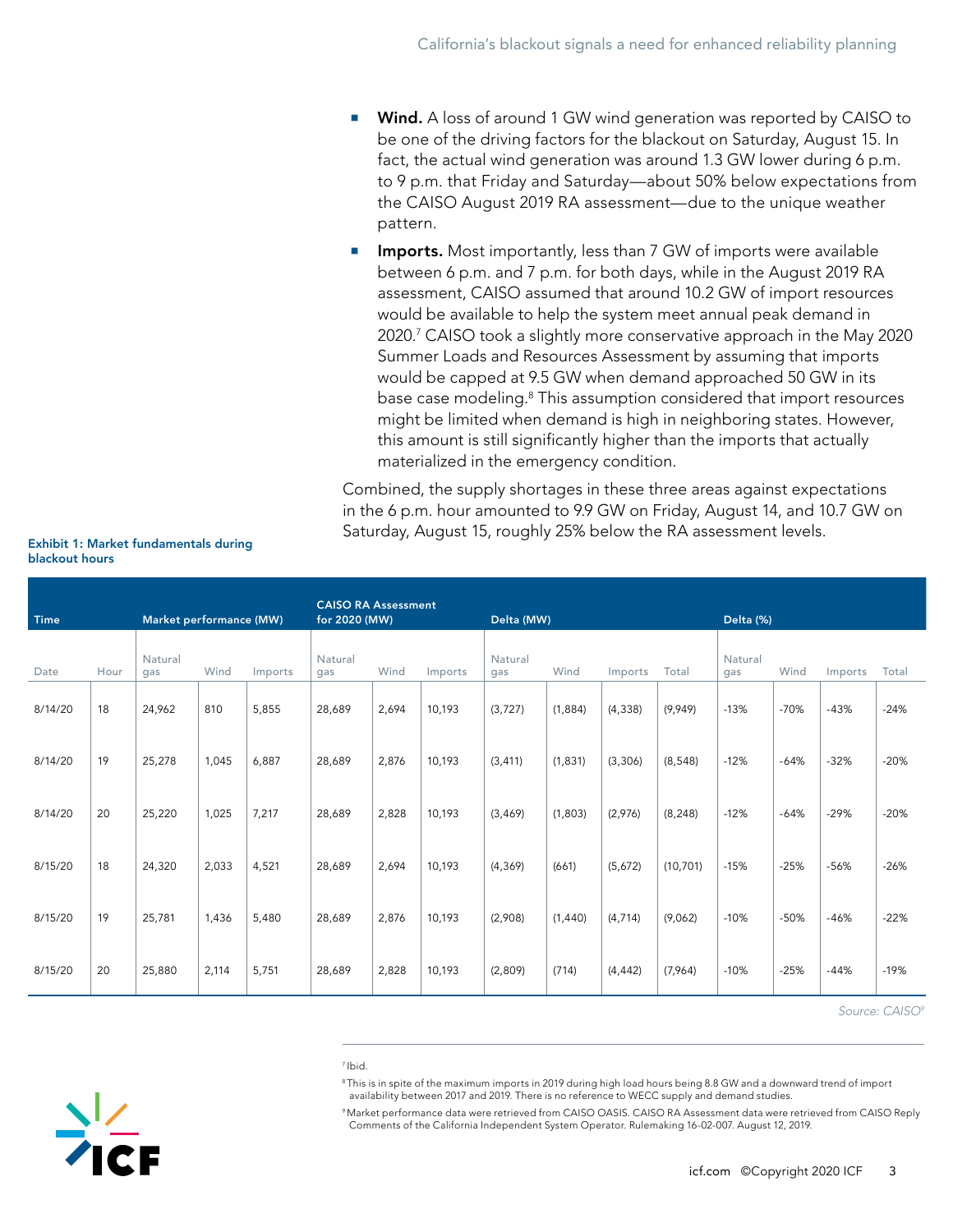## Implications for reliability planning

California's grid has experienced rapid changes, including the increasing penetration of intermittent renewable resources and the large-scale retirement of thermal generation resulting in large part from Once-Through-Cooling (OTC) regulation. These changes have led to a tightened system supply that leaves very little room for planning and operational errors, as well as grid uncertainties and fluctuations. The state regulator and grid operator have taken multiple actions to improve California's resource adequacy planning to adjust for the changing dynamics, including:

- The introduction of an hour-by-hour assessment of system supply and demand conditions.
- Updated reliability standards used in CAISO's local capacity need assessment.
- A sharp decrease in solar reliability contribution.
- Requirements for RA imports to commit for firm energy delivery.

Unfortunately, the blackouts illustrate that California's reliability and resource adequacy planning continues to need improvements— some of which have been identified by analysts before (see previous whitepapers published by ICF, [CAISO reliability is feeling the heat](https://www.icf.com/insights/energy/caiso-reliability-is-feeling-the-heat); [California, the coming retirement wave and](https://www.icf.com/insights/energy/insight-california-coming-retirement-return-of-capacity-pricing)  [the return of capacity pricing](https://www.icf.com/insights/energy/insight-california-coming-retirement-return-of-capacity-pricing)).

#### Areas for improvement: Reliance on uncontracted imports

While California has taken steps to address import-related issues in its RA procurements, room for improvement remains. Import resources account for around 10% to 12% of California's total RA procurement.<sup>10</sup> The significant implications of this percentage to resource adequacy was clearly recognized in a July 2020 CPUC decision requiring non-resource specific imports counting toward RA requirements to be backed up by energy contracts and to selfschedule into CAISO's Day Ahead and Real Time markets during the availability assessment hours (AAH).11

However, another important import-related problem exists: California continues to include import resources that are not backed up by RA contracts (in addition to RA contracted imports) to meet peak demand for its resource adequacy assessment and planning. According to statistics released by CPUC, jurisdictional Load Serving Entities (LSEs) only have around 5.8 GW of contracted import RA capacity.12 However, as mentioned above, CAISO's 2020 Summer Assessment assumes the availability of imports up to 9.5 GW during constrained hours.



<sup>10</sup> Historically, California has been the state most reliant on the import of power and with the largest interties with other states. Of course, transmission is a necessary but not sufficient condition for imports; generation is also required.

<sup>&</sup>lt;sup>11</sup> CPUC. Decision Adopting Resource Adequacy Import Requirements. July 6, 2020.

<sup>12</sup> Ibid.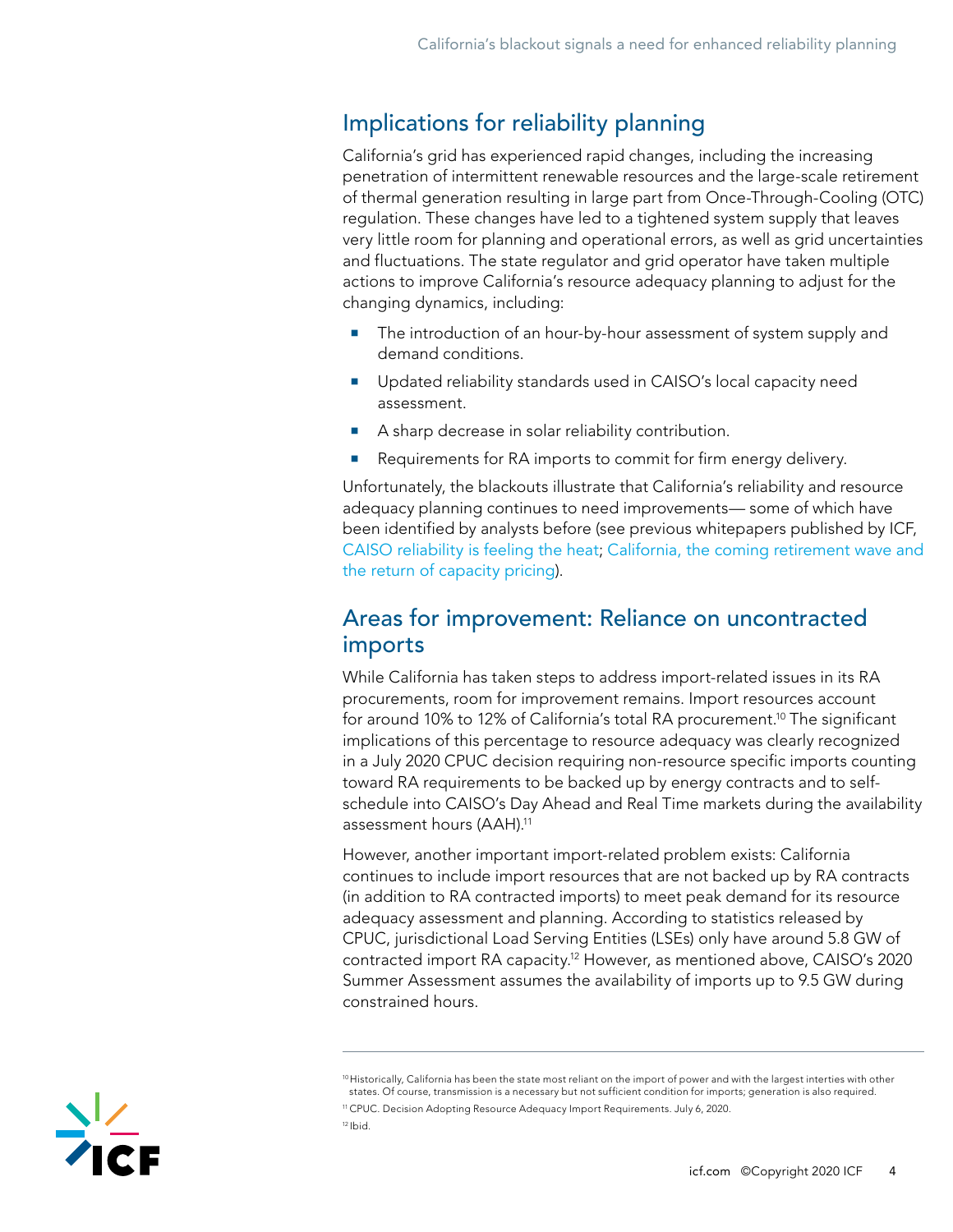In the August 2019 RA Assessment, CAISO assumed availability of 4.9 GW uncontracted imports during peak hours. The reliance on uncommitted import resources brings additional uncertainties to a grid with a large amount of intermittent internal resources and challenges to system operation under extreme events. Only around 5 GW of imports were delivered to CAISO during the 6 p.m. hour on Saturday, August 15, when the rolling blackouts were implemented.

It is important to emphasize that the 4.9 GW of "unidentified and uncontracted imports" is primarily based on historical analysis; overall, estimating available imports is difficult. Imports not backed up by contracts with deliverability requirements may deviate from estimation significantly, as shown in recent events. Further, the lack of imports is not a new problem in California; the sudden and unexpected loss of imports and high import prices played a critical role in the California crisis of 2000 and 2001.

California needs a more holistic treatment of imports in its resource adequacy planning. Uncontracted imports do not equate to firm capacity resources, and this must be recognized in resource adequacy calculations. Furthermore, a more structural supply and demand analysis is needed to assess import resource availability for the future, given retirements and increasing reliance on intermittent resources in neighboring states. In this case, if CPUC or CAISO have conducted a more thorough analysis of the 2020 resource adequacy considering contracted imports only (which is 5.8 GW compared with 9.5 GW or 10.3 GW), the regulators and grid operator might have been able to identify a higher chance of capacity shortfall for the summer of 2020 and have made better preparations for highly stressful events.

#### Areas for improvement: Preparation for system fluctuations

The recent blackouts show another key risk in California's reliability planning. As the grid increasingly relies on intermittent resources, and retires thermal units, the margin for error is gone. This is occurring in other WECC (Western Electricity Coordinating Council) states as well. These circumstances call for more careful consideration of potential system fluctuations in supply as well as demand, and, importantly, in the convergence of the two. California's RA planning and procurement should consider potential hourly variations in resource deliverability and prepare for stressful scenarios.

The CAISO has recently been re-examining its planning standards and protocols. Statistics show that the thermal resource fleet in CAISO has higher than estimated outage rates. In a figure that was recently released by CAISO, which shows operational conditions from May to December in 2018, the thermal forced outage rates regularly exceeded 10%, and sometimes passed 15%, while the CAISO assumed only 4% to 6% planning reserve margin to cover forced outages. (See Exhibit 2). In the Fifth Revised Straw Proposal for CAISO's RA enhancement stakeholder process, CAISO is considering adopting a UCAP (unforced capacity) based resource adequacy requirement, or to increase its planning reserve margin from 15% to 20% or above. The proposal, if

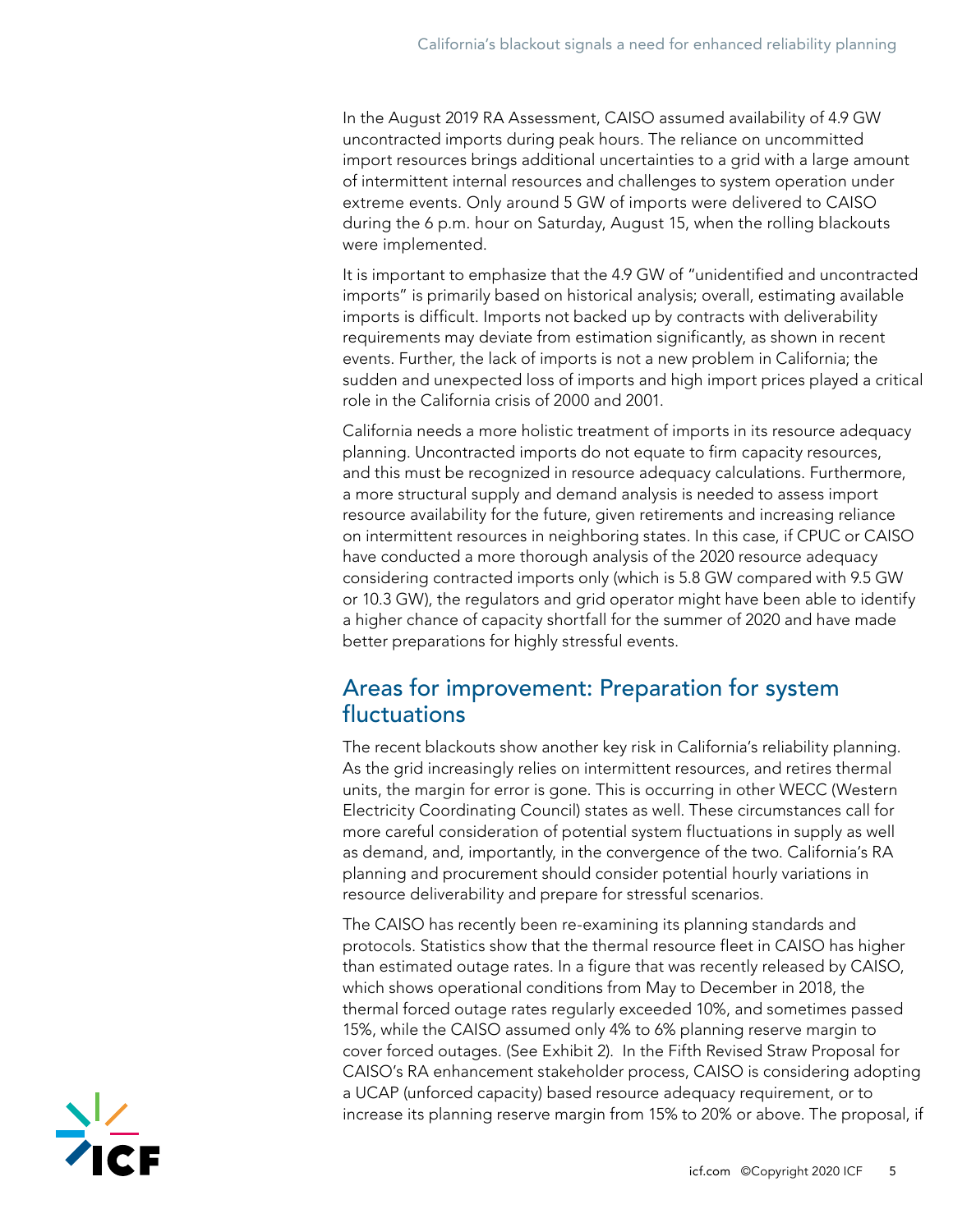implemented, will help push LSEs to secure additional resources to prepare for emergency conditions.



Exhibit 2 Forced outages relative to monthly high load days (2018)

Another proposal, which has not been laid out in detail yet, might bring more structural changes to California's RA program. In the Fifth Revised Straw Proposal, CAISO mentioned that it is considering the possibility of using a stochastic simulation model in the RA assessment process. The CAISO has been using stochastic models in its summer assessment. However, taking this one step further and doing simulation analysis with resources backed up by RA contracts only<sup>13</sup> will help California better understand if there is enough firm capacity under various potential scenarios, especially stressful ones. The high level of uncertainty and intermittency observed in California in recent years show it is no longer enough to rely on fixed assumptions when assessing resource adequacy.

Due to increasing climate risks, demand fluctuates more now than it did 10 years ago. On the supply side, solar and wind generation is heavily dependent on weather conditions and may change significantly each hour; imports might be restricted due to high demand in neighboring states or with transmission outages. It becomes increasingly important, considering these uncertainties, for California to simulate grid operations and prepare for stressful conditions. The introduction of the stochastic simulation model in RA assessment might result in further derates in the reserve margin contribution of use- and availability-limited resources, or further increase of system planning reserve margins.



*Source: CAISO. Resource Adequacy Enhancement – Fifth Revised Straw Proposal. July 7, 2020.*

<sup>&</sup>lt;sup>13</sup> CAISO's current summer assessments analyze system supply and demand conditions by looking at all potential resources available based on historical operational data, which might underestimate risks when the actual deviates from historical.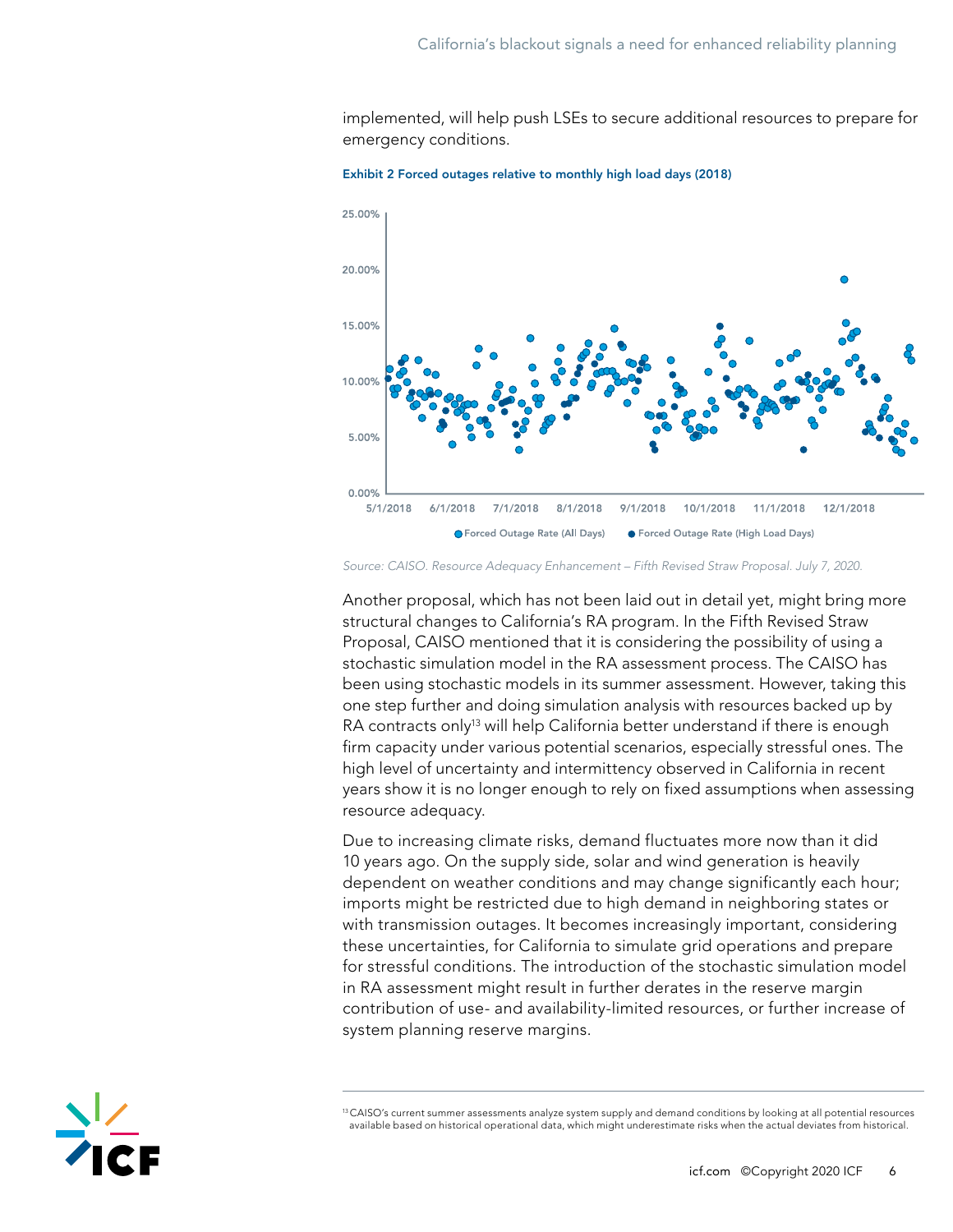#### Areas for continued observation: Battery operation

The recent situation also raises questions about battery storage operation in California and its implication on RA planning. The state is counting on storage to play an important role in providing reliability support to CAISO's grid in the future as renewable penetration increases. Current RA provisions require battery storage duration to be at least four hours to receive full RA credits. As observed in recent events, the system need for capacity support still falls into a short-duration period at this point, i.e., 6 to 9 pm.

However, this might be extended to longer durations, as evidenced by requests for conservation over a seven-hour period. In addition, the performance of battery fleet heavily relies on the availability of charging resources. Given the low margin for error, the ability of batteries to deliver during critical hours, and the duration requirement overtime may deserve greater scrutiny. The stochastic simulation model discussed above will be a useful tool to assess battery deliverability under stressful scenarios as well and to help the state plan accordingly.